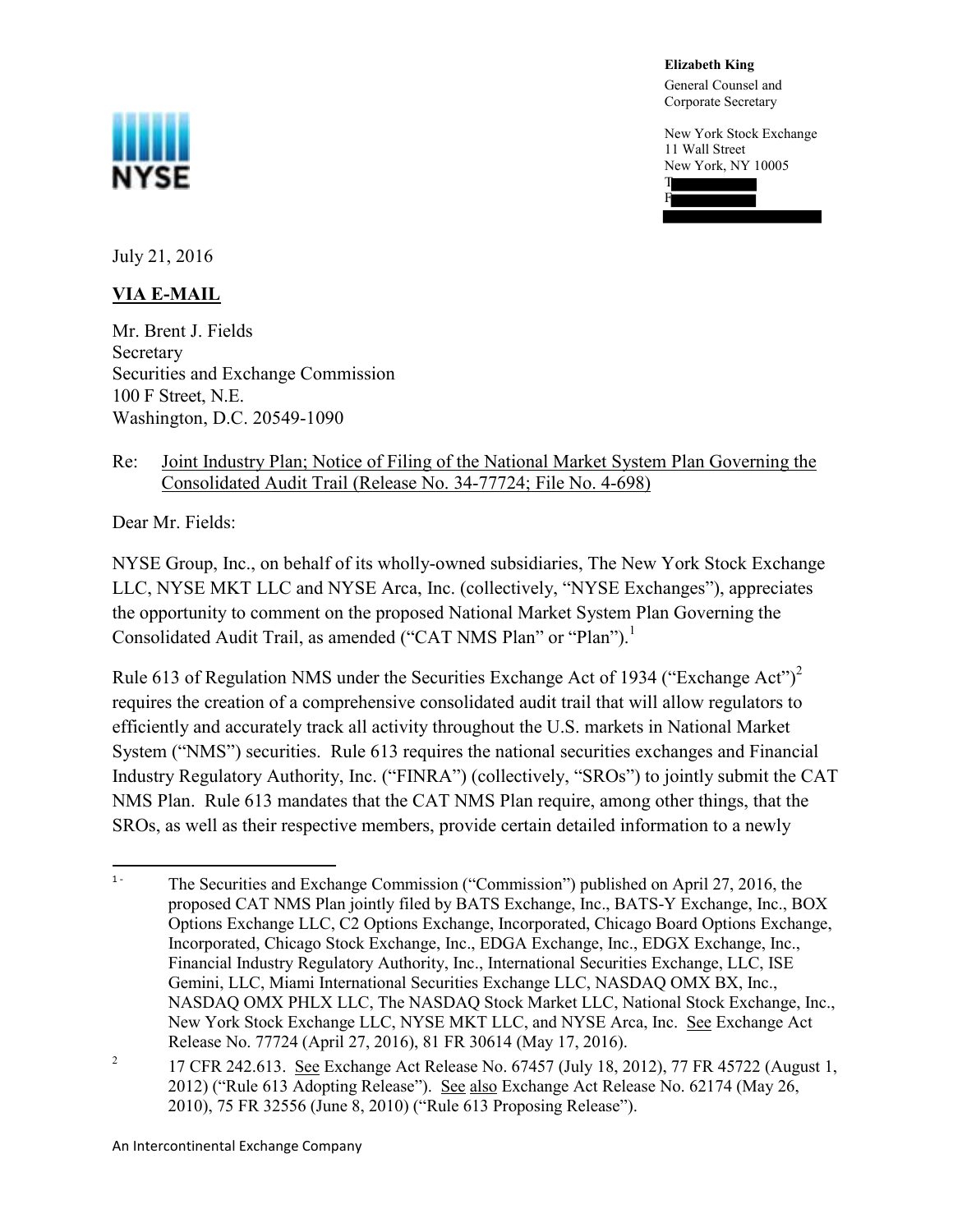created central repository regarding each quote and order in an NMS security, and each reportable event with respect to each quote and order, such as origination, modification, cancellation, routing and execution.

 The NYSE Exchanges strongly support the CAT NMS Plan and believe that the consolidation of this information and its availability to regulators in a Central Repository<sup>3</sup> in a uniform electronic format will facilitate regulators' ability to oversee the securities markets. However, the NYSE Exchanges believe that modifications should be made to the CAT NMS Plan to ensure that confidential data, including  $\text{PII}$ ,  $^4$  is appropriately safeguarded. Moreover, the NYSE Exchanges do not believe that the members of the Advisory Committee<sup>5</sup> should be granted voting rights with respect to matters being decided by the Operating Committee.

## Applicability of Security Requirements to Users with Access to CAT Systems

 A security system is only as strong as its weakest link. The FAQs on the CAT NMS Plan website<sup>6</sup> estimate that there will be approximately  $3,000$  authorized users that will have access to CAT Data, $^7$  including regulatory staff of the SROs and Commission staff. Considering the large number of individuals with access to the Central Repository, the possibility of a security breach that may result in the disclosure of CAT Data, including PII, is a material threat with substantial consequences.<sup>8</sup> Accordingly, the NYSE Exchanges believe that the security of the confidential

 $\overline{3}$ <sup>3</sup> "Central Repository" is defined in Section 1.1 of the Plan as "the repository responsible for the receipt, consolidation, and retention of all information reported to the [consolidated audit trail] pursuant to SEC Rule 613 and [the Plan]."

<sup>&</sup>lt;sup>4</sup> "PII" is defined in Section 1.1 of the Plan as "personally identifiable information, including a social security number or tax identifier number or similar information."

 $5$  Exchange Act Rule 613(b)(7) requires that the CAT NMS Plan include an Advisory Committee to "advise the plan sponsors on the implementation, operation, and administration of the central repository." 17 CFR 242.613(b)(7).

<sup>&</sup>lt;sup>6</sup> http://www.catnmsplan.com/cat\_faq/index.html#q\_52.

<sup>&</sup>lt;sup>7</sup> "CAT Data" is defined in Section 1.1 of the Plan as "data derived from Participant Data, Industry Member Data, SIP Data, and such other data as the Operating Committee may designate as 'CAT Data' from time to time."

<sup>&</sup>lt;sup>8</sup> There have been a number of recent high-profile cyber attacks resulting in the breach of sensitive information, including those involving federal agencies. For example, in June 2015, the Office of Personnel Management ("OPM") revealed that it was the target of two separate but related cybersecurity incidents impacting the data of Federal government employees, contractors and others. In the first incident in early 2015, OPM discovered that the personnel data of 4.2 million current and former Federal government employees had been stolen. This information included full name, birth date, home address and Social Security Numbers. In June 2015, OPM also discovered that the background investigation records of current, former and prospective Federal employees and contractors had been stolen, including the Social Security Numbers of 21.5 million individuals, from the background investigation databases. Some of those records also included findings from interviews conducted by background investigators and approximately 5.6 million included fingerprints. See https://www.opm.gov/cybersecurity/cybersecurity-incidents/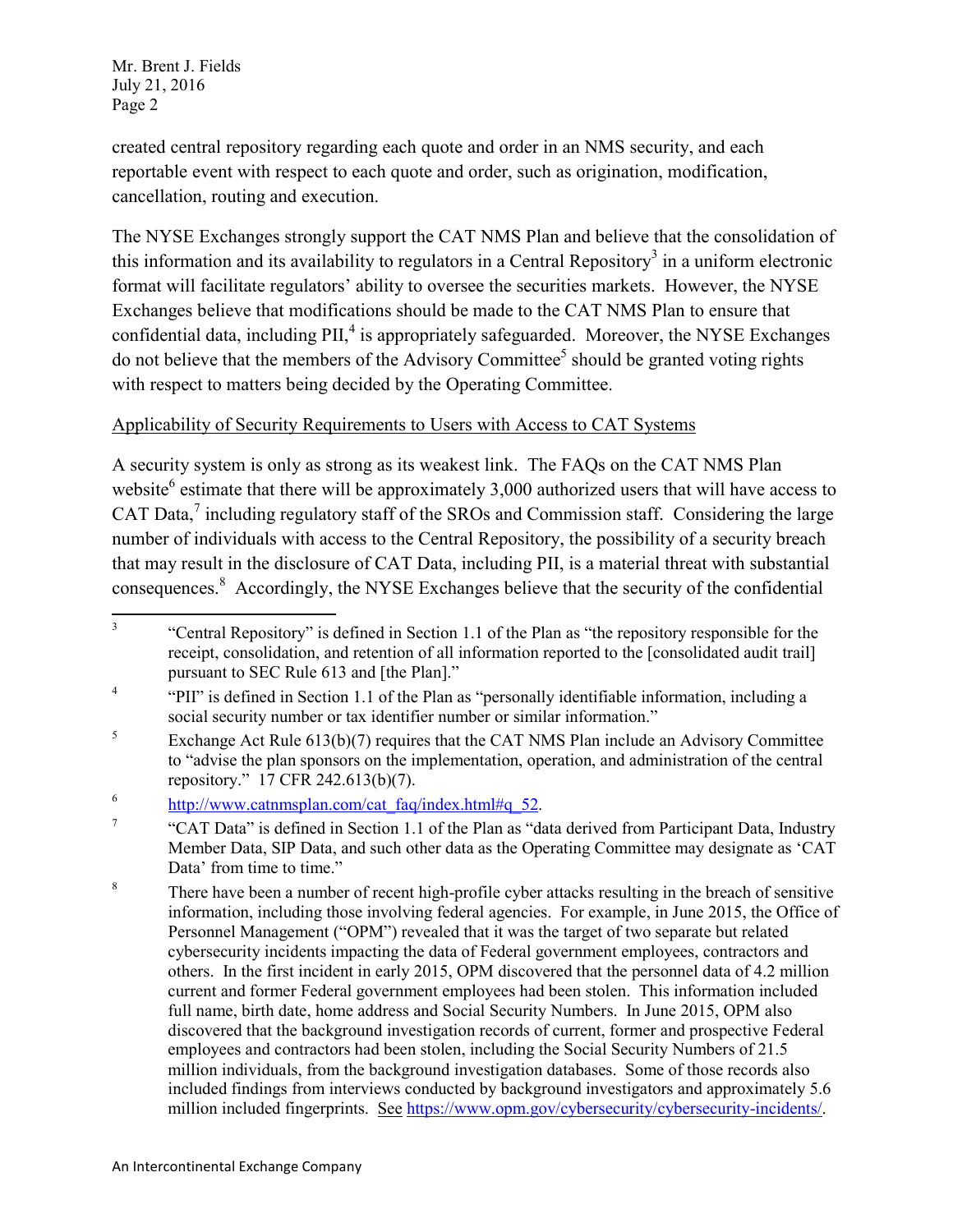l

 data stored in the Central Repository and other CAT systems must be of the highest quality and that no authorized users with access to CAT Data should be exempt from any provisions regarding security requirements and standards set forth in the Plan.

 Pursuant to Section 6.5(f)(i)(A) (Data Confidentiality) of the proposed Plan, the Plan Processor must require individuals who have access to the Central Repository, including employees and consultants of the Participants and Plan Processor, but not employees of the Commission, to agree (i) to use appropriate safeguards to ensure the confidentiality of CAT Data stored in the Central Repository and (ii) not to use CAT Data stored in the Central Repository for purposes other than surveillance and regulation in accordance with such individual's employment duties. The NYSE Exchanges believe that these two requirements should apply equally to all users with access to the Central Repository, including employees of the Commission. These security standards are essential safeguards and the NYSE Exchanges are concerned that unless all users with access to CAT Data, including PII, are required to abide by such baseline requirements, it represents an unnecessary and imprudent security risk.<sup>9</sup>

 Additionally, Section 6.5(g) (Participants Confidentiality Policies and Procedures) of the proposed Plan, which requires Participants to, among other things, "establish, maintain and enforce written policies and procedures reasonably designed to (1) ensure the confidentiality of the CAT Data obtained from the Central Repository…" applies to Participants and the Plan

 Also, Reuters has reported, based on cybersecurity reports it obtained through a Freedom of Information Act request, that the U.S. Federal Reserve detected more than 50 cyber breaches between 2011 and 2015, including several incidents described internally as "espionage." Hackers or spies were suspected in many of these incidents. The report is limited to cases involving the Board of Governors and does not include reports relating to the 12 regional branches of the central bank. The Reuters article also cited former cybersecurity staff at the Federal Reserve that cyber attacks on the Federal Reserve are about as common as at other large financial institutions, indicating that government agencies are no less susceptible to cyber attacks than private entities. See http://www.reuters.com/article/us-usa-fed-cyber-idUSKCN0YN4AM.

 The NYSE Exchanges also support an amendment to the proposed Plan that would delete one requirement set forth in Section 6.5(f). Section  $6.5(f)(i)(B)$  mandates that individuals, other than employees of the Commission, who have access to the Central Repository execute a personal "Safeguard of Information Affidavit" providing for "personal liability for misuse of data." The NYSE Exchanges do not believe that individuals performing their employment duties should be subject to personal liability and that such liability would not reduce security risks. Furthermore, the actions that trigger liability are ambiguously and broadly described as "misuse of data." The verb "misuse" is significantly more expansive than the language used in Section  $6.5(f)(i)(A)(ii)$ , which prohibits use of CAT Data for purposes "other than surveillance and regulation in accordance with such individual's employment duties." Also, employing the noun "data" rather than the defined term "CAT Data" may result in personal liability for "misuse" of any data associated with the CAT systems, even if such data is innocuous and/or publicly available. 9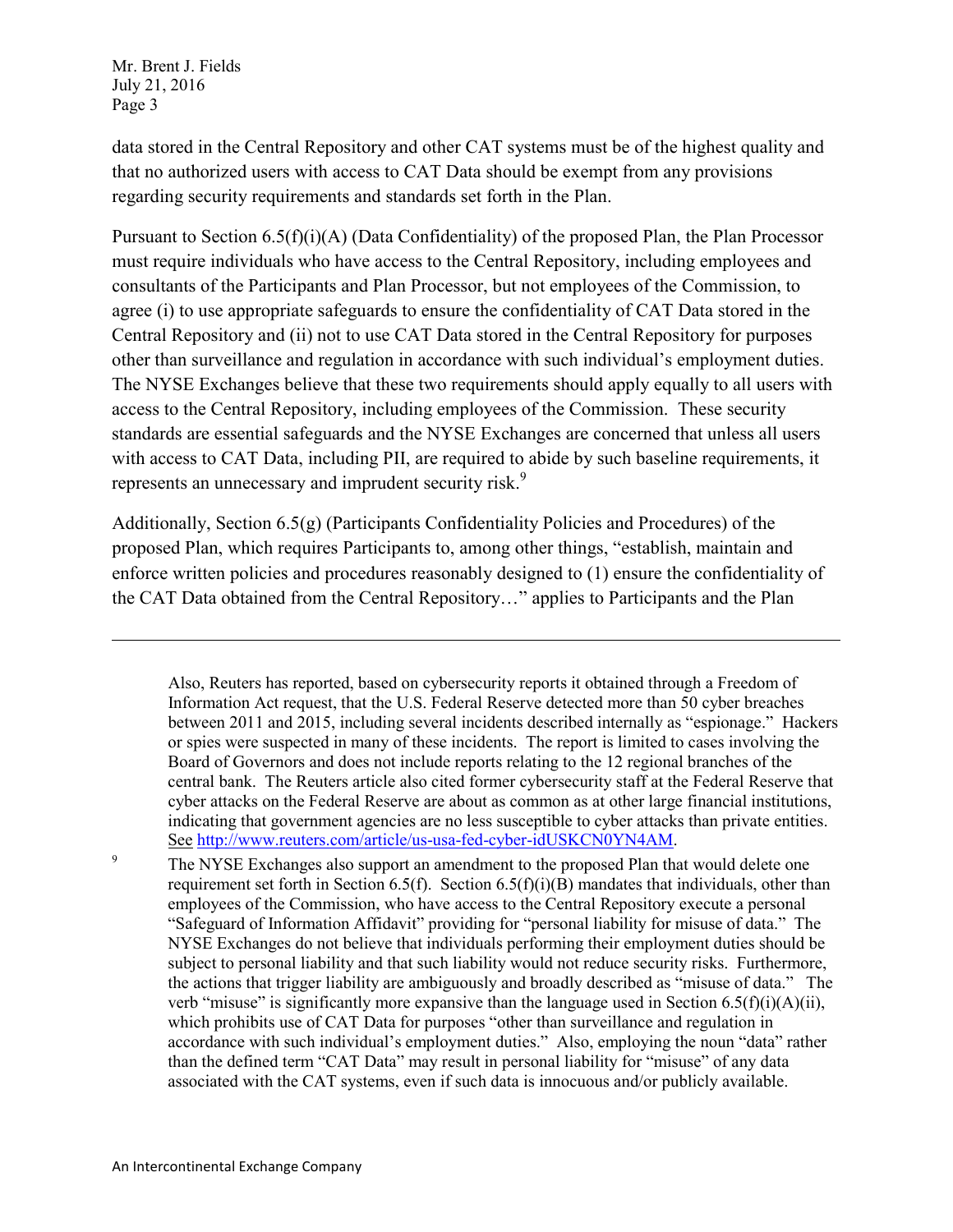Processor, but not to the Commission. The NYSE Exchanges believe that this requirement should be extended to include the Commission, whose employees will have the same access to CAT Data as SRO employees.<sup>10</sup> Given the highly sensitive nature of the data stored in the Central Repository and the risk of data breaches, regardless of source, the NYSE Exchanges believe that the Commission should be obligated to establish, maintain and enforce written policies and procedures reasonably designed to ensure the confidentiality of the CAT Data obtained from the Central Repository.

 If employees of the Commission with access to the data stored in the Central Repository or other CAT systems are subject to security standards less stringent than those applicable to other authorized users, the data obtained and held by those individuals may be subject to heightened risk of a data breach. It would be unfortunate if the commendable objectives of the Plan were overshadowed, or public trust eroded, by a breach in the security of brokerage customers' PII maintained by the CAT Repository.

## CAT NMS Plan Governance Structure

 The NYSE Exchanges believe that the governance structure in the proposed CAT NMS Plan would establish an appropriate advisory role for the Advisory Committee that is consistent with the requirements specified by the Commission in Rule 613. Unlike the SROs, the members of the Advisory Committee are not legally obligated under Commission rules to create, implement or maintain a consolidated audit trail and central repository. For this reason, the NYSE Exchanges do not believe that the Advisory Committee members should be granted voting rights with respect to matters being decided by the Operating Committee.

 Among the requirements specified in Rule 613 is that the CAT NMS Plan submitted by the SROs include "a governance structure to ensure the fair representation of the plan sponsors."<sup>11</sup> Rule 613, as proposed by the Commission, did not include an Advisory Committee, but the

 $10\,$ <sup>10</sup> The NYSE Exchanges note that the U.S. Government Accountability Office ("GAO") recently released a report assessing the Commission's information security controls over its own financial systems and data ("GAO Report"). The preparation of the GAO Report involved, among other things, the GAO's examination of the Commission's information security policies, plans and procedures. The GAO Report highlighted that, collectively, the weaknesses noted increased the risk that the Commission's systems "could be compromised, jeopardizing the confidentiality, integrity and availability of sensitive financial information." "Report to the Chair, U.S. Securities and Exchange Commission: Information Security: Opportunities Exist for SEC to Improve Its Controls over Financial Systems and Data," United States Government Accountability Office, April 2016.

 $\frac{11}{11}$  See Exchange Act Rule 613(b)(1), 17 CFR 242.613(b)(1). Exchange Act Rule 600(b)(70) defines a "sponsor," when used in connection with a national market system plan, as "any self-regulatory organization which is a signatory to such plan and has agreed to act in accordance with the terms of the plan." 17 CFR 242.600(b)(70).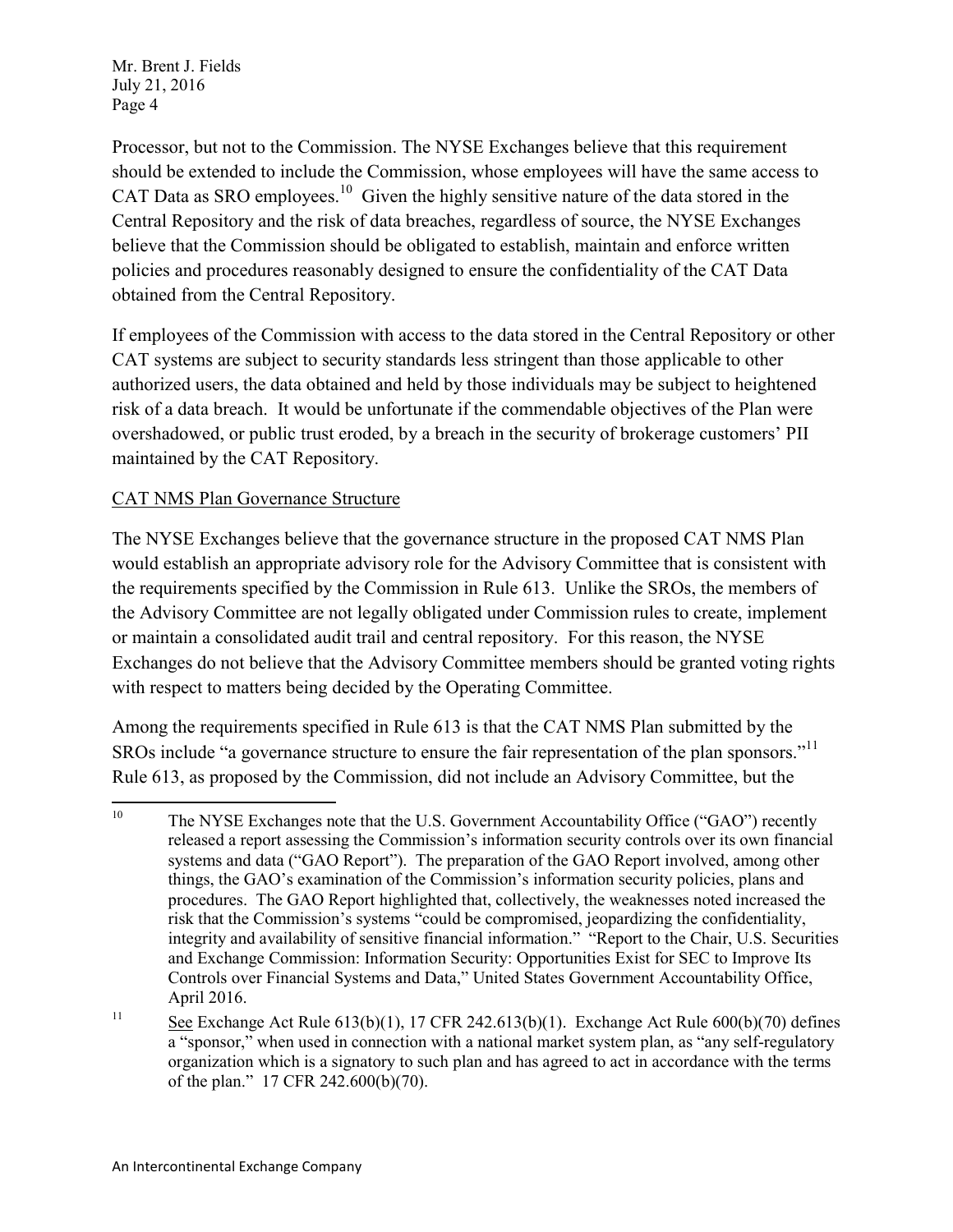Commission ultimately provided for one in response to comments received that the "brokerdealer industry receive a 'seat at the table' regarding governance of the NMS plan."<sup>12</sup> Consequently, Rule 613, as adopted, specifically requires that the CAT NMS Plan include an Advisory Committee, the purposes of which are "to advise the plan sponsors on the implementation, operation, and administration of the central repository."<sup>13</sup> Rule 613 further specifies that the members of the Advisory Committee shall "have the right to attend any meetings of the plan sponsors, to receive information concerning the operation of the central repository, and to provide their views to the plan sponsors."<sup>14</sup> However, plan sponsors may meet without the Advisory Committee if, by affirmative vote of a majority of the plan sponsors, such an executive session is determined to be required.<sup>15</sup> Moreover, the Commission did not require in Rule 613 that the Advisory Committee members be permitted to vote.

 The NYSE Exchanges believe that the different treatment of plan sponsors and Advisory Committee members under Rule 613 is appropriate and reflects that only the SROs have the legal obligation to create, implement and maintain the consolidated audit trail and central repository under Rule 613. In adopting Rule 613, the Commission underscored this point by stating that it "believes that an Advisory Committee structure that also permits the plan sponsors to meet in executive session without members of the Advisory Committee appropriately balances the need to provide a mechanism for industry input into the operation of the central repository, against the regulatory imperative that the operations and decisions regarding the consolidated audit trail be made by SROs who have a statutory obligation to regulate the securities markets, rather than by members of the SROs, who have no corresponding statutory obligation to oversee the securities markets."<sup>16</sup>

 The plan sponsors, as SROs, have an obligation to comply with and enforce compliance by its members with the Exchange Act, the rules promulgated under the Exchange Act by the Commission and the SROs' own rules.<sup>17</sup> Also, Rule 613 requires the consolidated audit trail to be governed by a national market system plan,  $^{18}$  and Rule 608(c) and Rule 613(h) of the Exchange Act only require a plan sponsor to comply with the terms of a national market system

 $\frac{15}{\underline{d}}$ .

 $12$  $\frac{12}{2}$  See Rule 613 Proposing Release, supra note 2, at text accompanying footnote 733.

 $\frac{13}{13}$  See Exchange Act Rule 613(b)(7), 17 CFR 242.613(b)(7).

<sup>&</sup>lt;sup>14</sup> See Exchange Act Rule 613(b)(7)(ii), 17 CFR 242.613(b)(7)(ii).

 $16$  See Rule 613 Adopting Release, supra note 2, 77 FR at 45787.

 $\frac{17}{2}$  See Exchange Act Sections 6(b)(1) and 15A(b)(2).

<sup>&</sup>lt;sup>18</sup> A "national market system plan" is defined in Rule  $600(b)(43)$  as "any joint self-regulatory organization plan in connection with: (i) the planning, development, operation or regulation of a national market system (or a subsystem thereof) or one or more facilities thereof; or (ii) the development and implementation of procedures and/or facilities designed to achieve compliance by self-regulatory organizations and their members with any section" of Regulation NMS. 17 CFR 242.600(b)(43).